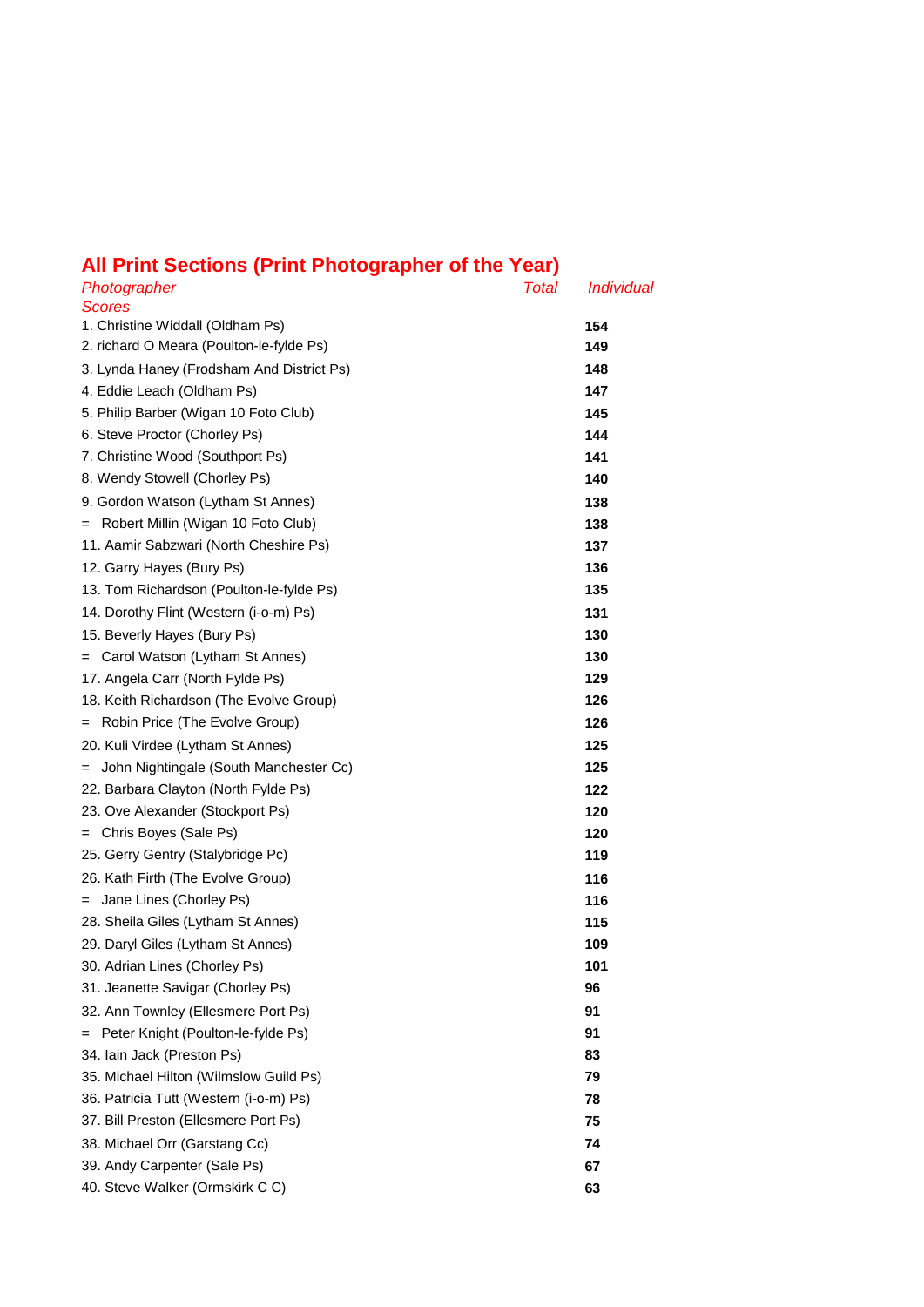| 41. Gill O Meara (Poulton-le-fylde Ps)       | 57 |
|----------------------------------------------|----|
| 42. Stuart Wilson (Prestwich Cc)             | 55 |
| 43. Trevor Davenport (Southport Ps)          | 53 |
| 44. Sue Shaw (Atherton And District Aps)     | 49 |
| $=$ Paul West (Poulton-le-fylde Ps)          | 49 |
| = Ruth Nicholls (Western (i-o-m) Ps)         | 49 |
| 47. Zara Bampton (Blackburn And District Cc) | 45 |
| Geoff Batchelor (Lytham St Annes)<br>$=$     | 45 |
| = Phil Hodson (Poulton-le-fylde Ps)          | 45 |
| 50. Jim Howarth (Oldham Ps)                  | 41 |
| 51. Graham Hilton (Stockport Ps)             | 40 |
| 52. Peter Cotton (Lytham St Annes)           | 38 |
| 53. Chris Round (Lytham St Annes)            | 37 |
| 54. Eddie Killick (Lytham St Annes)          | 34 |
| 55. Paul Yates (Preston Ps)                  | 23 |

## **All Digital Sections (Digital Photographer of the Year)**

| Photographer                              | Total | Individual |
|-------------------------------------------|-------|------------|
| Scores                                    |       |            |
| 1. richard O Meara (Poulton-le-fylde Ps)  |       | 149        |
| 2. Aamir Sabzwari (North Cheshire Ps)     |       | 144        |
| = Philip Barber (Wigan 10 Foto Club)      |       | 144        |
| 4. Sue Critchlow (Southport Ps)           |       | 142        |
| = Eddie Leach (Oldham Ps)                 |       | 142        |
| = Barry Dickinson (Chorley Ps)            |       | 142        |
| 7. Lynda Haney (Frodsham And District Ps) |       | 141        |
| = Christine Widdall (Oldham Ps)           |       | 141        |
| 9. Steve Proctor (Chorley Ps)             |       | 140        |
| Nicki Greenwood (North Fylde Ps)          |       | 140        |
| 11. Tony North (South Manchester Cc)      |       | 139        |
| 12. Garry Hayes (Bury Ps)                 |       | 137        |
| Robert Millin (Wigan 10 Foto Club)<br>$=$ |       | 137        |
| 14. Alun Lambert (Bebington Ps)           |       | 136        |
| Tim Gilbert (Preston Ps)<br>$=$           |       | 136        |
| Christine Dickinson (Chorley Ps)<br>$=$   |       | 136        |
| 17. Kevin Barnes (Bebington Ps)           |       | 135        |
| 18. Geoff Reader (Alsager Cc)             |       | 133        |
| Gill Brett (Oldham Ps)<br>$=$             |       | 133        |
| Gordon Watson (Lytham St Annes)<br>$=$    |       | 133        |
| 21. Christine Wood (Southport Ps)         |       | 132        |
| Carole Wetherley (Lancaster Ps)<br>$=$    |       | 132        |
| 23. Brianna Gilligan (Oldham Ps)          |       | 131        |
| Carol Watson (Lytham St Annes)<br>$=$     |       | 131        |
| 25. Beverly Hayes (Bury Ps)               |       | 130        |
| = Robin Price (The Evolve Group)          |       | 130        |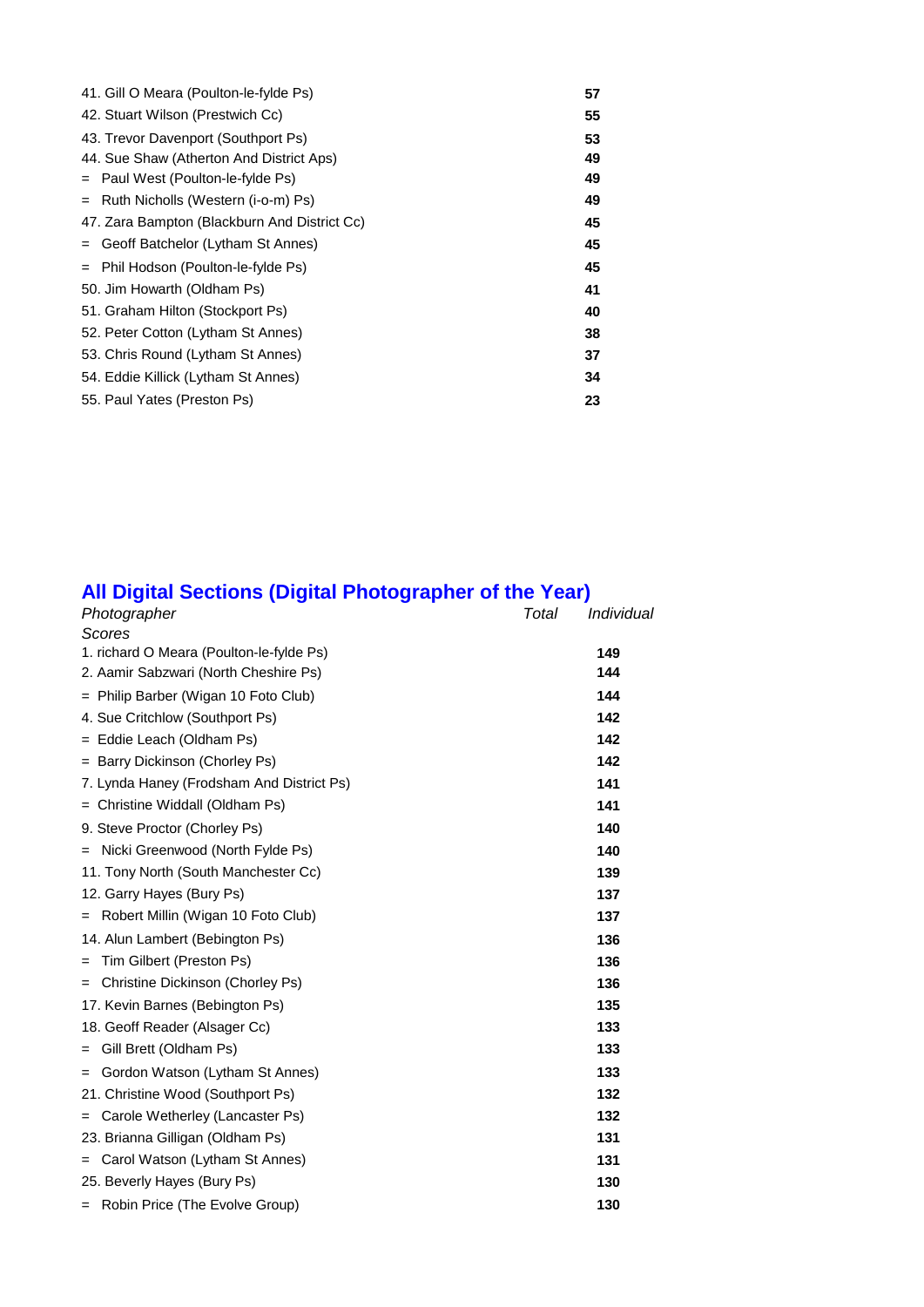| Sandra Walker (Oldham Ps)<br>$=$                          | 130 |
|-----------------------------------------------------------|-----|
| 28. John Sixsmith (Hoylake Ps)                            | 129 |
| Angela Carr (North Fylde Ps)<br>$=$                       | 129 |
| Wallace Baxter (Crewe Ps)<br>$=$                          | 129 |
| Margaret Sixsmith (Hoylake Ps)<br>$=$                     | 129 |
| 32. Phil Hodson (Poulton-le-fylde Ps)                     | 128 |
| John Sykes (Wigan Ps)<br>$=$                              | 128 |
| = Andrea Wilson (Oldham Ps)                               | 128 |
| 35. Kath Firth (The Evolve Group)                         | 126 |
| 36. David Salter (Western (i-o-m) Ps)                     | 125 |
| Jennifer Barnes (Stalybridge Pc)<br>$=$                   | 125 |
| = Russell Millner (Kendal Pc)                             | 125 |
| 39. Janet Taylor (Morecambe Cc)                           | 124 |
| = Sue Shaw (Atherton And District Aps)                    | 124 |
| 41. Gerry Gentry (Stalybridge Pc)                         | 123 |
| = Keith Richardson (The Evolve Group)                     | 123 |
| 43. Keith Mulliner (Crewe Ps)                             | 122 |
| Zara Bampton (Blackburn And District Cc)<br>$=$           | 122 |
| Diana Magor (Hoylake Ps)<br>$=$                           | 122 |
| 46. John Nightingale (South Manchester Cc)                | 121 |
| Ruth Lochrie (Lancaster Ps)<br>$=$                        | 121 |
| Philip Hardman (The Evolve Group)<br>$=$                  | 121 |
| 49. Ellen Bell (Morecambe Cc)                             | 120 |
| Barbara Clayton (North Fylde Ps)<br>$=$                   | 120 |
| = Peter Robinson (Crewe Ps)                               | 120 |
| = Paul West (Poulton-le-fylde Ps)                         | 120 |
| 53. Barry Barnes (Stalybridge Pc)                         | 119 |
| 54. Chris Dawson (Burnley Cc)                             | 117 |
| Ray Hill (Mid Cheshire Cc)<br>$=$                         | 117 |
| = Peter Parnell (Lytham St Annes)                         | 117 |
| Brad Cheek (Lancaster Ps)<br>$=$                          | 117 |
| 58. Peter Darby (Lytham St Annes)                         | 116 |
| = Chris Boyes (Sale Ps)                                   | 116 |
| 60. Karen Morris (North Fylde Ps)                         | 115 |
|                                                           |     |
| Patricia Keegan (Chester Ps)<br>$=$                       | 115 |
| 62. Stuart Cahill (Lytham St Annes)                       | 114 |
| Sue Lee (The Evolve Group)<br>$=$                         | 114 |
| Sue Champion (Chester Ps)<br>Lorraine Pinder (Hoylake Ps) | 114 |
| =                                                         | 114 |
| Dorothy Flint (Western (i-o-m) Ps)<br>=                   | 114 |
| Sheila Giles (Lytham St Annes)<br>=                       | 114 |
| Anne-Marie Imeson (Nelson Cc)<br>$=$                      | 114 |
| 69. Gail Kelsall (Oldham Cc)                              | 113 |
| Bill Preston (Ellesmere Port Ps)<br>$=$                   | 113 |
| Janet Whitlow (North Fylde Ps)<br>=                       | 113 |
| 72. Paul Calvert (Lancaster Ps)                           | 112 |
| Steve Wetherley (Lancaster Ps)<br>$=$                     | 112 |
| Daryl Giles (Lytham St Annes)<br>=                        | 112 |
| Lewis Thompson (Garstang Cc)<br>=                         | 112 |
| Eddie Killick (Lytham St Annes)<br>$=$                    | 112 |
| 77. Ian Nixon (Chester Ps)                                | 111 |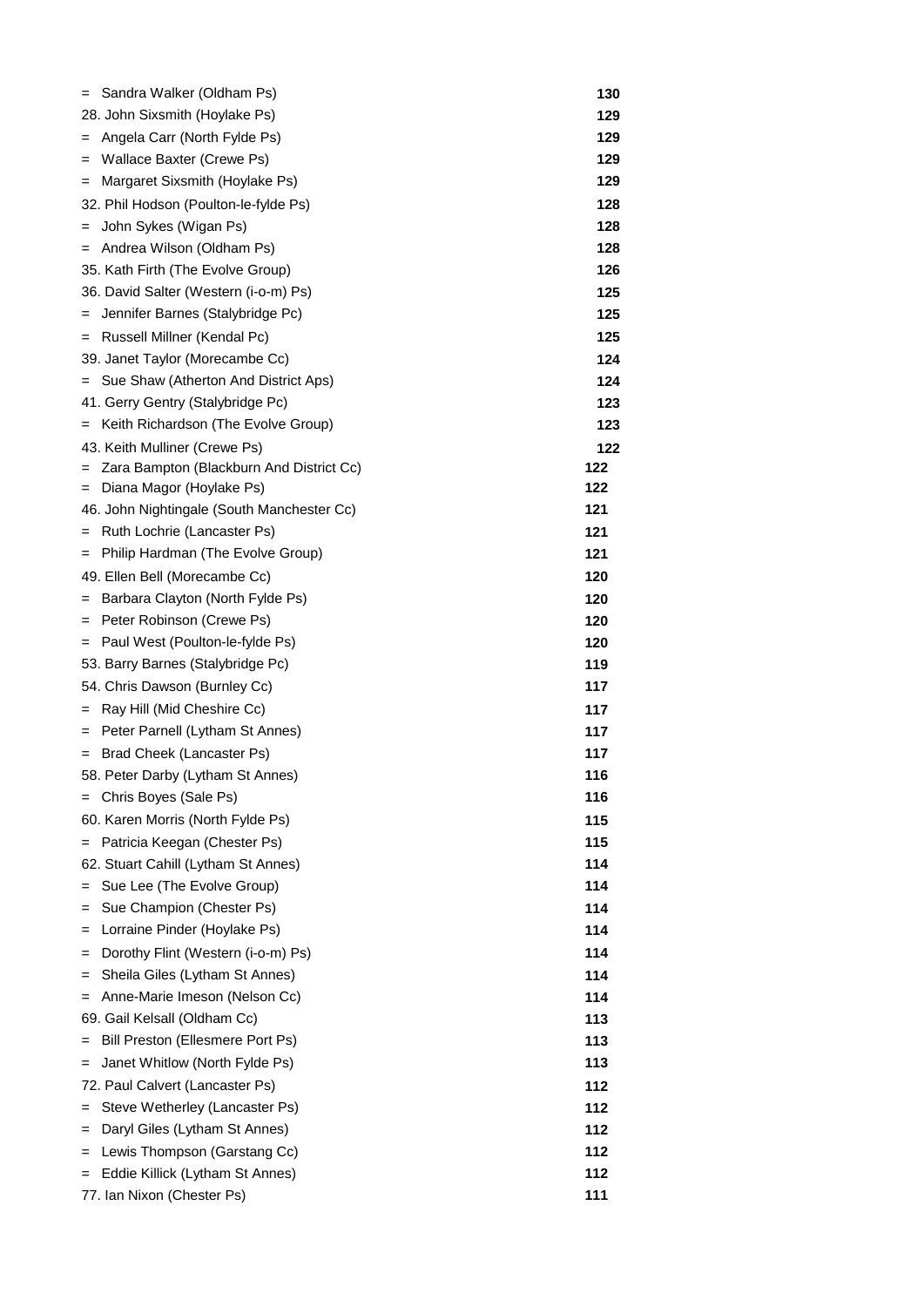| Derek King (North Fylde Ps)<br>$=$             | 111 |
|------------------------------------------------|-----|
| 79. Michael Orr (Garstang Cc)                  | 110 |
| Jane Lines (Chorley Ps)<br>=                   | 110 |
| Ove Alexander (Stockport Ps)<br>=              | 110 |
| 82. Peter Kay (Lancaster Ps)                   | 109 |
| 83. Stephen Root (Burnley Cc)                  | 106 |
| Ian McGill (Preston Ps)<br>$=$                 | 106 |
| 85. Jim Cunningham (Blackburn And District Cc) | 102 |
| Anthony Hull (Lytham St Annes)<br>$=$          | 102 |
| 87. Simon Sweetman (Burnley Cc)                | 101 |
| Mike Heaton (Rochdale Ps)<br>$=$               | 101 |
| 89. Adrian Lines (Chorley Ps)                  | 97  |
| 90. Ann Townley (Ellesmere Port Ps)            | 96  |
| 91. Dave Biggs (Lytham St Annes)               | 94  |
| 92. Wendy Dutton (Stockport Ps)                | 92  |
| Jo Knight (Kendal Pc)<br>=                     | 92  |
| Jenny Young (Bury Ps)<br>$=$                   | 92  |
| 95. Chris Round (Lytham St Annes)              | 91  |
| 96. Philip Durkin (Bolton Cc)                  | 90  |
| 97. Rob Hume (Leyland Ps)                      | 88  |
| 98. Caroline Claye (Chapel Cc)                 | 87  |
| Christine Johnson (Warrington Ps)              | 87  |
| Trevor Davenport (Southport Ps)<br>=           | 87  |
| 101. Paul Yates (Preston Ps)                   | 86  |
| Maureen Smith (Kendal Pc)<br>=                 | 86  |
| lain Jack (Preston Ps)<br>$=$                  | 86  |
| 104. Phil Walker (Holmes Chapel Ps)            | 85  |
| Alan Andrew (Oldham Cc)<br>=                   | 85  |
| Janice Wilding (Chester Ps)<br>=               | 85  |
| Gary Waidson (Oldham Ps)<br>=                  | 85  |
| Trevor Hosking (Knutsford Ps)<br>$=$           | 85  |
| 109. Robert Turley (Preston Ps)                | 84  |
| 110. Karen Shivas (Oldham Ps)                  | 83  |
| Angela Kershaw (Preston Ps)<br>$=$             | 83  |
| 112. Andy Carpenter (Sale Ps)                  | 80  |
|                                                |     |
| Stanley Pearson (Garstang Cc)<br>=             | 80  |
| 114. Kim Rigg (Kendal Pc)                      | 79  |
| Ruth Nicholls (Western (i-o-m) Ps)<br>=        | 79  |
| David Higton (Wilmslow Guild Ps)<br>=          | 79  |
| Ian Knight (Western (i-o-m) Ps)<br>=           | 79  |
| Steve Walker (Ormskirk C C)<br>=               | 79  |
| Ian Greenhalgh (Oldham Cc)<br>=                | 79  |
| 120. Geoff Batchelor (Lytham St Annes)         | 78  |
| Andrew Watkin (Preston Ps)<br>=                | 78  |
| Lucy Allen (Preston Ps)<br>=                   | 78  |
| Michael Hilton (Wilmslow Guild Ps)<br>Ξ        | 78  |
| 124. Wendy Williams (Nantwich Cc)              | 77  |
| 125. Cyd Hindle (Ellesmere Port Ps)            | 76  |
| 126. Kath Hill (Mid Cheshire Cc)               | 75  |
| 127. Andrew Ogilvie (Lytham St Annes)          | 74  |
| Martin Round (Lytham St Annes)<br>=            | 74  |